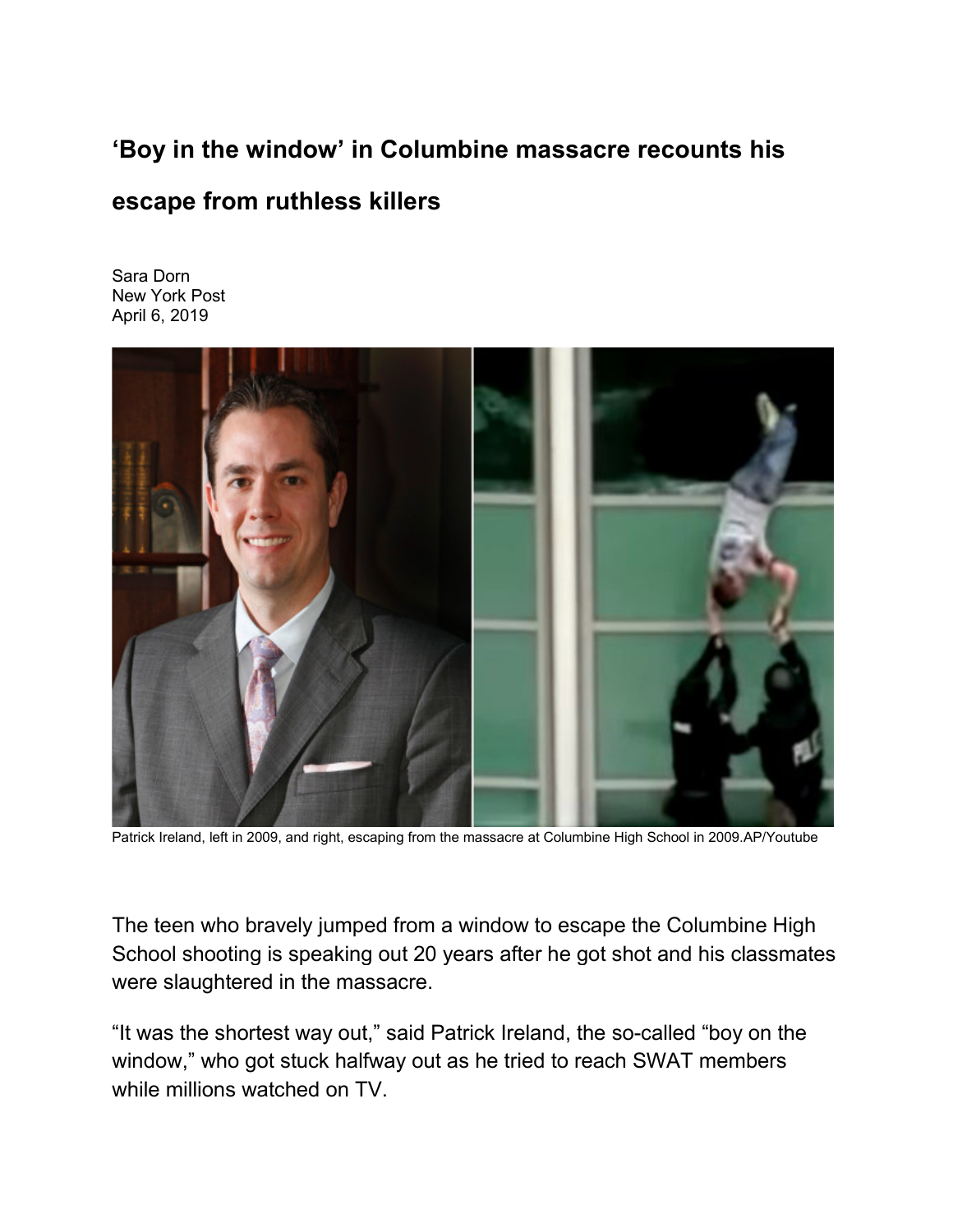"My whole right side was paralyzed," he [told the Daily Mirror.](https://www.mirror.co.uk/news/us-news/columbines-boy-window-tells-how-14241402) "I felt confident that there'd be someone there to catch me."

Bleeding from three gunshot wounds, Ireland spent three hours dragging himself 50 feet across the library floor — and past dead students — to the window's ledge.

The 17-year-old landed in the arms of SWAT officers Donn Kraemer and John Ramoniec. His ordeal played out live on national television.

Thirteen victims were killed that day after heavily armed students Dylan Klebold, 17, and Eric Harris, 18, attacked the Colorado school on April 20, 1999.

"We were all shot fairly early on in the library," said Ireland, now 37. "We heard their shots and the throwing of pipe bombs as they got closer. It was harrowing."

Ireland hid under a table when the shooters stormed the library and was hit by Klebold, who was wielding a sawed-off shotgun, when Ireland darted out to help his friend, Makai Hall.

"After I was shot, I blacked out and was unconscious through most of the mayhem. It was a blessing in disguise. It saved me from a lot of traumatic memories," he said.

A shot to the left side of Ireland's brain paralyzed him. He also suffered a second head wound and a fractured right foot, according to the Mirror.

Ireland, who now walks with a limp and has permanent injuries to his right hand, spent seven months in therapy and had to relearn how to walk, talk and read, the paper reported.

"It was like elementary school again," he said.

Ireland returned to Columbine for his senior year and went on to study business finance at Colorado State University, where he met his wife on his first day on campus, according to the Mirror.